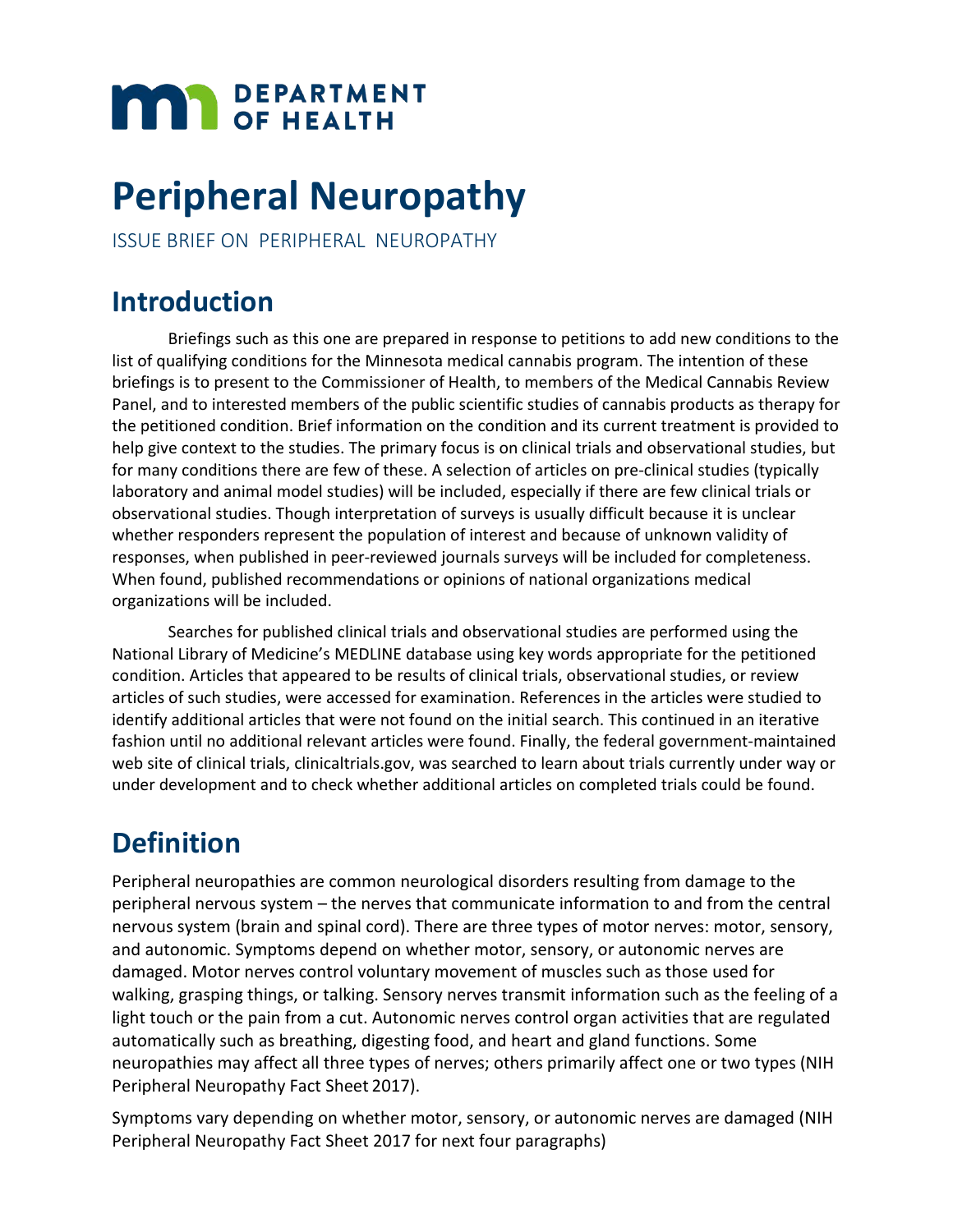Motor nerve damage is most commonly associated with muscle weakness. Other symptoms may include painful muscle cramps and fasciculations (uncontrolled muscle twitching visible under the skin), muscle atrophy (severe shrinkage of muscle size), and decreased reflexes.

Sensory nerve damage causes a variety of symptoms because sensory nerves have a broad range of functions. Larger sensory nerves enclosed in myelin register vibration, light touch, and position sense. Damage to large sensory fibers impairs touch, resulting in a general decrease in sensation. Since this is felt most in the hands and feet, people may feel as if they are wearing gloves and stockings even when they are not. This damage to larger sensory fibers may contribute to the loss of reflexes. Loss of position sense often makes people unable to coordinate complex movements like walking or fastening buttons, or to maintain their balance when their eyes are shut. Smaller sensory fibers without myelin sheaths transmit pain and temperature sensations. Damage to these fibers can interfere with the ability to feel pain or changes in temperature. People may fail to sense they have been injured from a cut or that a wound is becoming infected. Others may not detect pain that warns of impending heart attack or other acute conditions. Loss of pain sensation is a particularly serious problem for people with diabetes, contributing to the high rate of lower limb amputations among this population.

Neuropathic pain is a common, often difficult to control symptom of sensory nerve damage and can seriously affect emotional well-being and overall quality of life. Often worse at night, neuropathic pain seriously disrupts sleep and adds to the emotional burden of sensory nerve damage. Neuropathic pain can often be associated with an over-sensitization of pain receptors in the skin, so that people feel severe pain (allodynia) from stimuli that are normally painless. For example, some may experience pain from bed sheets draped lightly over the body. Over many years, sensory neuropathy may lead to changes in the skin and hair as well as to joint and bone damage.

Autonomic nerve damage symptoms are diverse since the parasympathetic and sympathetic nerves of the peripheral nervous system control nearly every organ in the body. Common symptoms of autonomic nerve damage include an inability to sweat normally, which may lead to heat intolerance; a loss of bladder control; and an inability to control muscles that expand or contract blood vessels to regulate blood pressure. A drop in blood pressure when a person moves suddenly from a seated to a standing position (postural hypotension) may result in dizziness, lightheadedness, or fainting. Irregular heartbeats may also occur.

Peripheral neuropathies can be classified according to categories of affected nerves into mononeuropathies, multifocal neuropathies, acute polyneuropathy, and chronic polyneuropathy. A brief example of some of the most common peripheral neuropathies within each category are presented here (Hanewinckel 2016).

\*Mononeuropathies (involving only one peripheral nerve)

Carpal tunnel syndrome is the most common mononeuropathy. It results from compression of the median nerve at the wrist. Typically, patients complain of numbness, prickling or tingling sensations, and pain in the hand (sometimes extending up the arm) and sometimes weakness of the hand. Bell's palsy is paralysis of face muscles on one side due to damage to the seventh cranial nerve. The cause is unknown though it has been linked to some infections.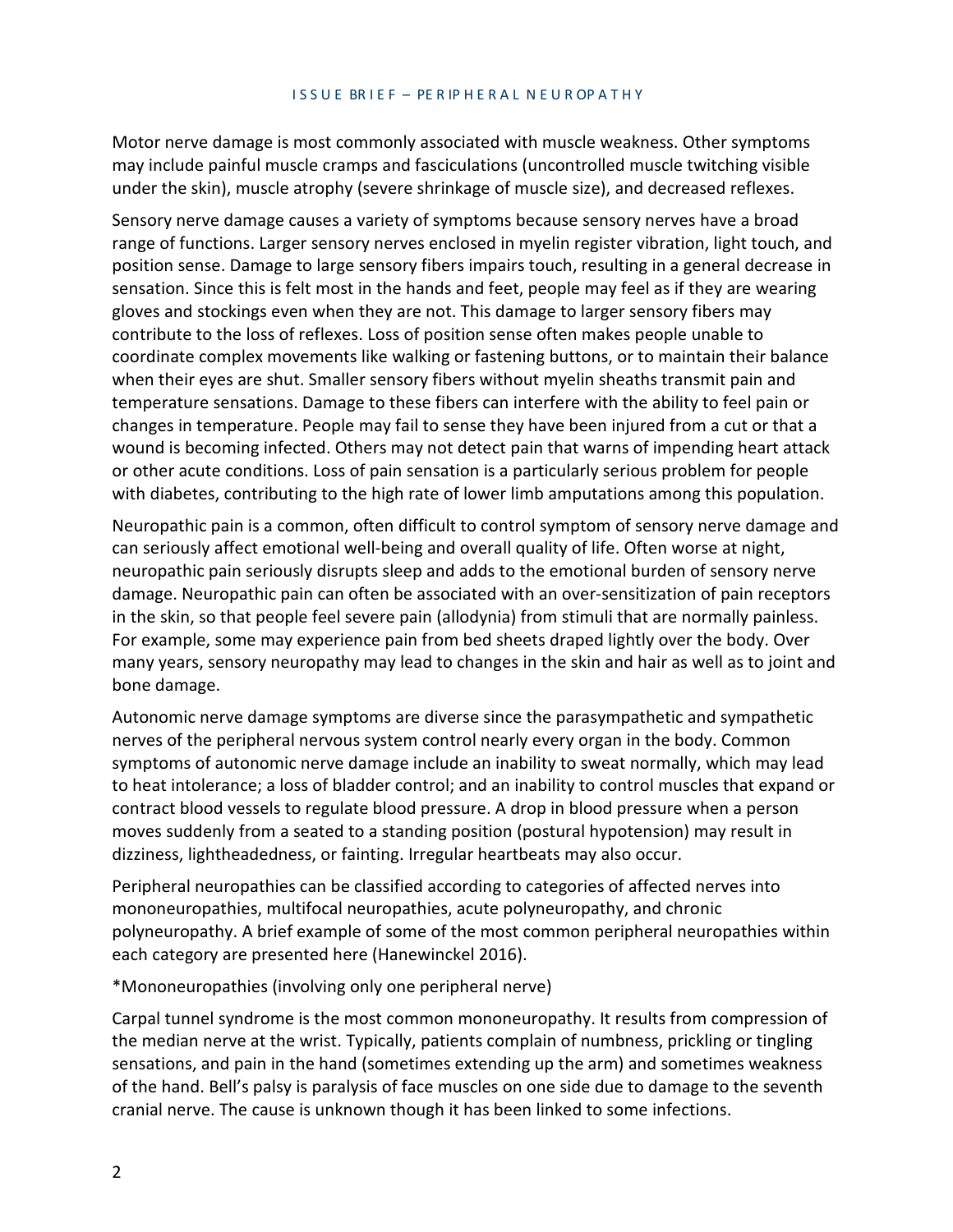\*Multifocal neuropathies (involves multiple nerves, but not in a symmetric fashion)

Disorders in this category are uncommon. Multifocal motor neuropathy is an immune-mediated disorder that damages the protective sheath (myelin) of motor nerves. It leads to slowly progressive, asymmetric, predominantly distal (towards hands and feet) muscle weakness and atrophy that commonly starts in the hands.

#### \*Acute polyneuropathy

Guillain-Barre syndrome is a rapidly progressive, fairly symmetrical weakness leading to paralysis that starts in the lower legs and works its way up the legs and often involves, also, the arms and upper body. Abnormal sensations can accompany the weakness and paralysis.

#### \*Chronic polyneuropathy

This is the category that includes some of the most common, most troublesome peripheral neuropathies. Diabetes can cause multiple types of neuropathies and it is the most common cause of chronic polyneuropathy. It is typically painful and also causes numbness, especially of the lower extremities and feet. Some types of chemotherapy characteristically cause polyneuropathy. It is predominantly a sensory polyneuropathy, but it can be accompanied by pain, autonomic dysfunction, and motor deficit. Certain nutritional deficiencies (example, thiamine) and chronic alcohol abuse (often accompanied by nutritional deficiencies) are also causes and some cases of polyneuropathy have no known cause ("idiopathic").

### **Prevalence**

The prevalence of peripheral neuropathy in the general population is 2.4% and increases with age to an estimated 8% in those older than 55 years (Watson 2015). Pain is a very frequent symptom in peripheral neuropathy, but in some there is little pain and other symptoms predominate. Little information could be found on the proportion of peripheral neuropathy patients, overall, whose symptoms were predominantly numbness, weakness, or autonomic symptoms rather than pain. The types of peripheral neuropathy where this is clear make up a small fraction of the total number of peripheral neuropathy cases.

### **Current Therapies**

Treatment serves primarily to prevent further progression of the neuropathic symptoms. Symptoms present at the start of treatment or when a toxic agent is removed may improve and occasionally resolve. However, more commonly patients are left with lingering symptoms from the pretreatment neurogenic injury. In these cases and in those in which the neuropathy is idiopathic or untreatable, management is symptomatic (Watson 2015).

Most of what was found about managing symptoms of peripheral neuropathy related to pain. First line agents for management of neuropathic pain include certain anticonvulsants (gabapentin and pregabalin), tricyclic antidepressants, or selective serotonin-norepinephrine reuptake inhibitors (duloxetine). Failed medication trials are commonly caused by inadequate dosing. If a patient has a partial response to a first-line agent, a second first-line agent with a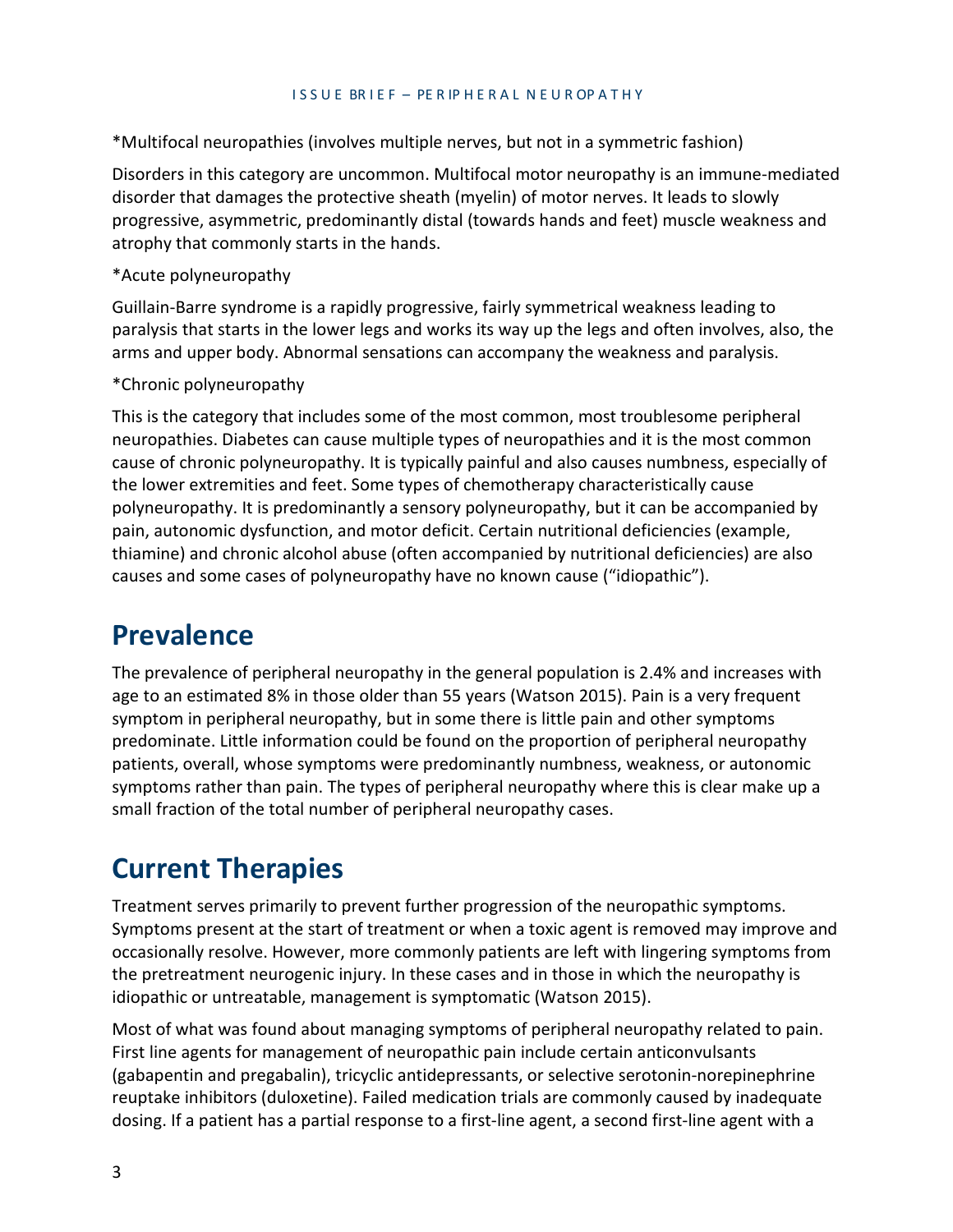distinct mechanism of action can be added to the first agent. Combination therapy utilizing neuropathic pain medications with different mechanisms of action has been repeatedly found to be more efficacious than single-agent treatment. If a first-line agent fails, a different first-line agent can be tried. Second- and third-line agents include opioid analgesics (Watson 2015). Transcutaneous electrical nerve stimulation (TENS) and other complementary therapies, as well as orthotic devices such as orthopedic shoes, can also be helpful (NIH Peripheral Neuropathy Fact Sheet 2017).

### **Pre-Clinical Research**

Pre-clinical research appears to have focused on the role of the endocannabinoid system and effects of exogenous cannabinoids on the pain that often accompanies peripheral neuropathy. A detailed review of animal studies is presented in Rahn 2009 and King 2017 presents a recent example of this type or research. Numerous research articles have investigated the concept that endocannabinoids can act to protect nerves in the brain and in the eye from injury. Little appears to have been published on this topic for peripheral nerves. The review by Zogopoulos et al (Zogopoulos 2013) is a relatively current overview of research related to a potential neuroprotective role for endocannabinoids.

#### **Rahn EJ and Hohmann AG. Cannabinoids as pharmacoptherapies for neuropathic pain: from the bench to the bedside. Neurotherapeutics 2009;6:713-737.**

A portion of this review article covers studies demonstrating involvement of the endocannabinoid system in animal models of peripheral neuropathy and the effect, in these animal models, of chemicals that manipulate the animal's endocannabinoid system. These chemicals include endocannabinoid receptor agonist and antagonists. The animal models of peripheral neuropathy include different forms of nerve trauma and models of diabetic, HIV, and chemotherapy peripheral neuropathy.

#### **King KM, Myers AM, Soroka-Monzo AJ, Tuma RF et al. Single and combined effects of Δ9 tetrahydrocannabinol and cannabidiol in a mouse model of chemotherapy-induced neuropathic pain.** *Br J Pharmacol* **2017;174:2832-2841.**

This study investigated a potential role for cannabidiol (CBD) in treating an animal model of a peripheral neuropathy symptom: allodynia (heightened sensitivity to normal mechanical stimulation). Mice treated with three different chemotherapy agents were given either THC or CBD or both THC and CBD. Mechanical allodynia was tested over subsequent days for two weeks. The individual cannabinoids and joint administration of THC and CBD had different results for the different chemotherapeutic agents, For two of them, CBD and THC had a synergistic effect when given together. Results led the authors to conclude, "CBD may be potent and effective at preventing the development of chemotherapy-induced peripheral neuropathy, and its clinical use may be enhanced by co-administration of low doses of THC."

#### **Zogopoulos P, Vasileiou I, Patsouris E, Theocharis S. The neuroprotective role of endocannabinoids against chemical-induced injury and other adverse effects.** *J Appl Toxicol*  **2013;33:246-264.**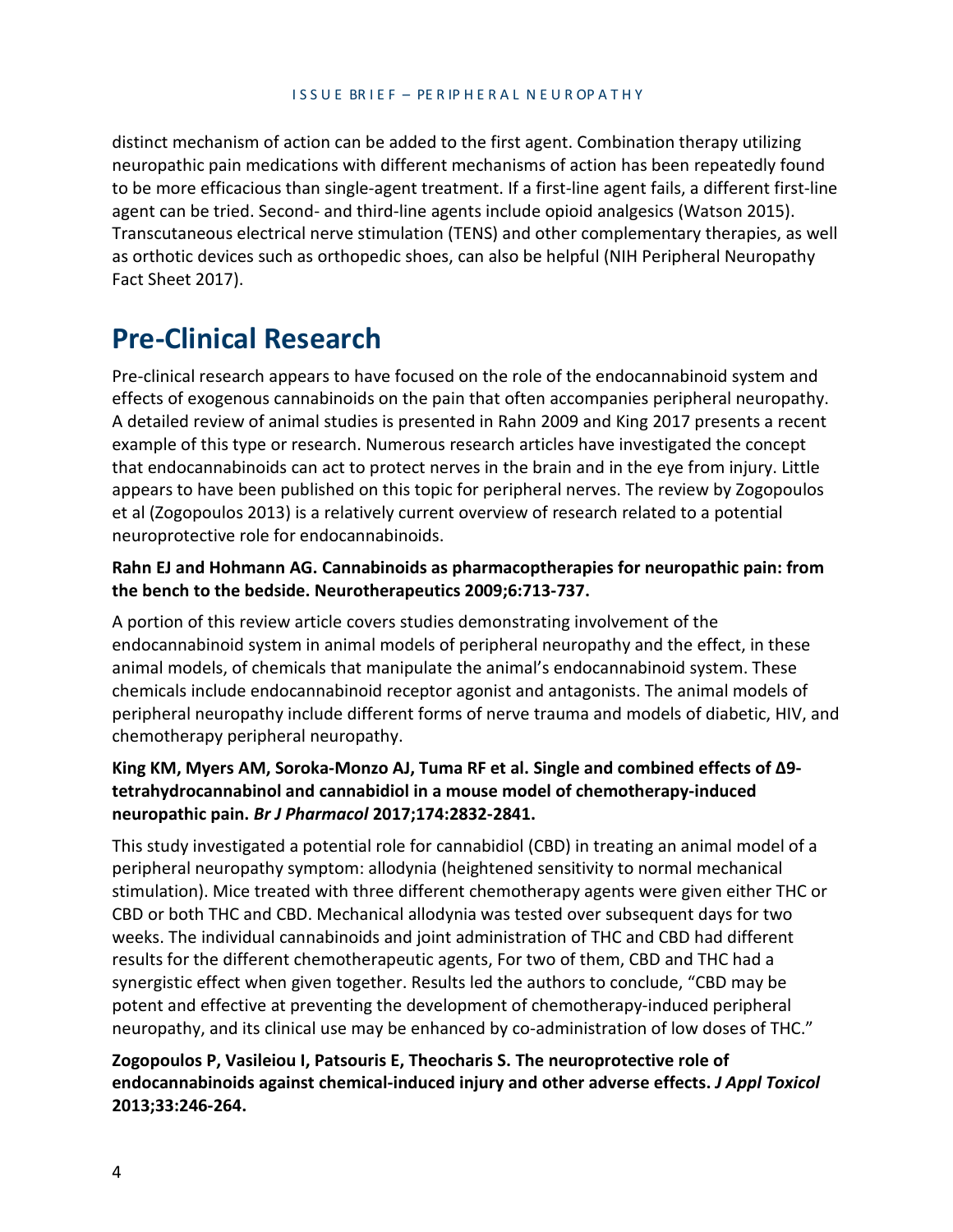This article presents a review of in vitro (tissue culture, for example) and in vivo (effects in live animals) experimental data regarding the endocannabinoid system and its role in neuroprotection, as well as possible therapeutic perspectives. The focus is on the brain and central nervous system, but some of the findings could be relevant to the peripheral nerves.

### **Clinical Trials**

Several clinical trials of cannabis or cannabinoids for management of symptoms in patients with peripheral neuropathy have been published. Some specifically recruited patients with peripheral neuropathy and some recruited patients with neuropathic pain more generally – so the participants included patients with peripheral neuropathy but also patients with central pain. They all focus on management of neuropathic pain. Though they typically also have, as secondary outcomes, measures of some combination of quality of life, anxiety, and sleep quality, they shed little light on the potential benefit of cannabis and cannabinoids for treating the numbness, weakness, and autonomic dysfunction that can accompany peripheral neuropathy.

#### **Nurmikko T, Serpell MG, Hoggart B, Toomey PJ, Morton BJ, Haines D. Sativex successfully treats neuropathic pain characterized by allodynia: A randomized, double-blind, placebocontrolled clinical trial.** *Pain* **2007; 133(1-3): 210-220.**

This study took place over five weeks and was randomized, double-blind, and placebocontrolled involving patients with a history of nerve pain for at least six months. A total of 125 patients (74 women/51 men; average age 53 years) with unilateral peripheral neuropathy and allodynia were randomized to receive either Sativex oral spray (2.7 mg THC/2.5 mg CBD per 100 μl actuation) (n=63) or placebo (n=62) and baseline pain and sleep disturbance were recorded daily for 7-10 days prior to start of trial. All current medications, including those for pain, were continued throughout – although any current use of cannabis products were cause for exclusion.

An initial dosing test was performed: after administration of eight sprays over two hours, any patient scoring over 25 on a 0-100 Visual Analog Scale for intoxication, or presenting with any clinical concerns, was allowed no further doses. Patients who completed the initial dosing test were subsequently allowed self-titration, up to 48 sprays/24 hours (129.6 THC/120 CBD). Throughout the trial, patients recorded daily pain and sleep patterns in a journal. The primary endpoint was pain relief based on a 0-10 scale; secondary endpoints included the Neuropathic Pain Scale (NPS), mechanical allodynia testing, verbal sleep disturbance scale, Pain Disability Index (PDI), Patient Global Impression of Change (PGIC) for pain and allodynia, the General Health Questionnaire (GHQ-12) and possible cognitive decline was assessed using the Brief Repeatable Battery of Neuropsychological tests (BRB-N). Lab values and and ECG was taken prior to the study, and again at completion.

Thirteen patients from the drug arm and seven from placebo withdrew from the study prior to completion due to side effects (n=11 in treatment group; n=2 in placebo group), lack of effectiveness, and failure to comply with study requirements. The results of the primary outcome were statistically significant in favor of the drug arm and the NNT was 8.5 (50%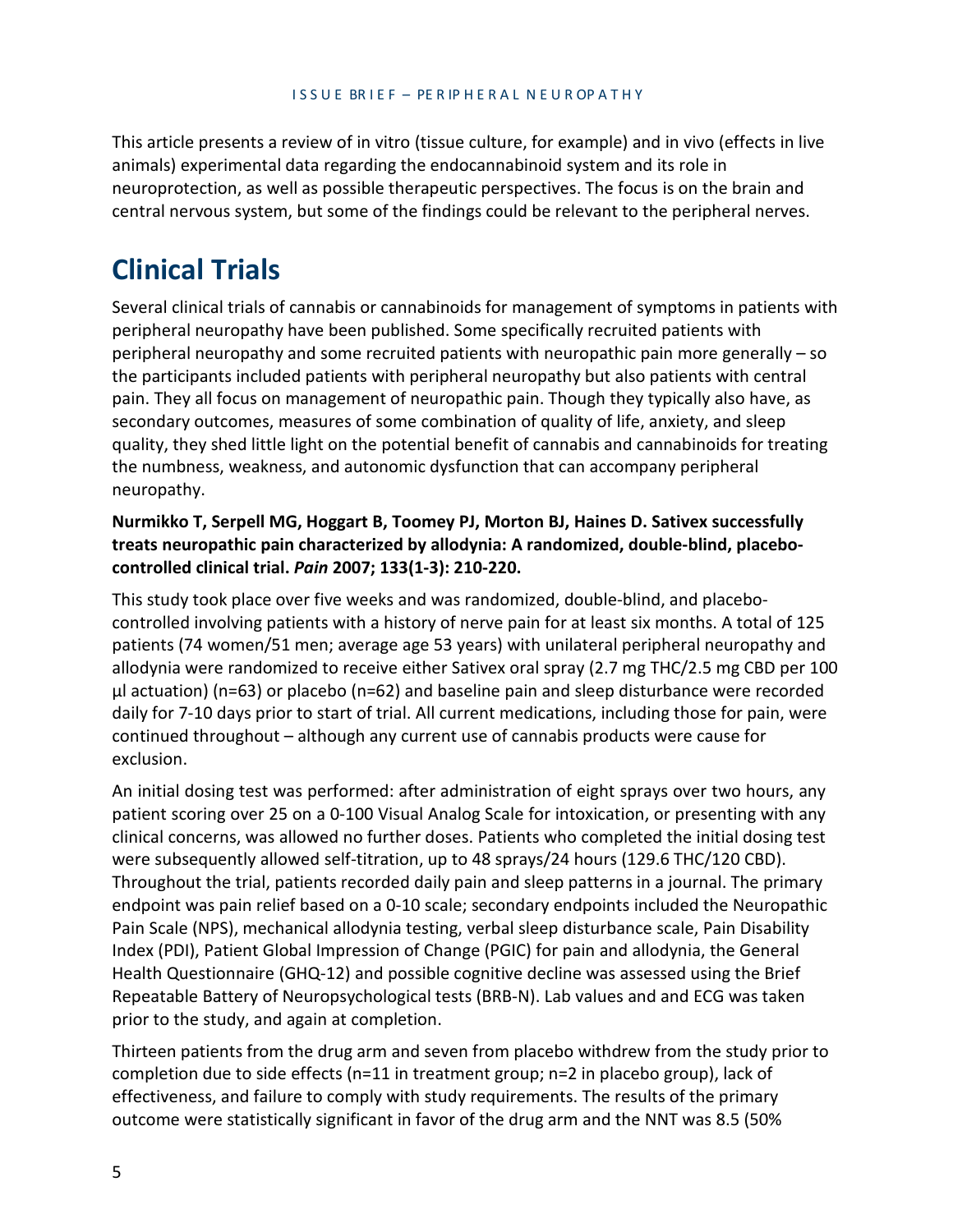reduction) and 8.6 (30% reduction). All areas besides the GHQ-12 and cognitive decline showed a significant difference in favor of the Sativex arm. Fifty-seven (91%) of patients in the Sativex group experienced at least one adverse event compared with 48 (77%) in the placebo group. Most common adverse events in the Sativex group were dizziness, nausea, fatigue, vomiting, dry mouth, feeling drunk, diarrhea, somnolence, disturbance in attention, and memory deficit.

#### **Selvarajah D, Gandhi R, Emery C, Tesfaye S. Randomized Placebo-Controlled Double-Blind Clinical Trial of Cannabis-Based Medicinal Product (Sativex) in Painful Diabetic Neuropathy.**  *Diabetes Care* **2010; 33(1): 128-130.**

Thirty patients (11 female/19 male; average age 56 years) with painful diabetic peripheral neuropathy (DPN), despite standard treatment with a tricyclic antidepressant, were enlisted in this randomized, double-blind, placebo-controlled study testing the effectiveness of Sativex sublingual spray (27 mg/ml THC: 25 mg/ml CBD). A two-week dose titration period was followed by a 10-week maintenance phase. All current medications were continued. Pain levels for superficial, deep, and muscular pain were documented using 100-mm Visual Analogue Scale (VAS), the Neuropathic Pain Scale (NPS), and the total pain score (TPS) at baseline and study end, as were the possible level of depression using the Hospital Anxiety and Depression Scale (HADS-D), as well as the patients' quality of life (QOL) using the McGill Pain and QOL, SE-36 Health Survey, and Euro QOL. Results showed no significant difference between the Sativex and placebo groups for change in any of the measured parameters. Of the 30 patients randomized, 6 withdrew because of adverse events.

#### **Serpell M, Ratcliffe S, Hovorka J, Schofield M, Taylor L, Lauder H, Ehler, E. A double-blind, randomized, placebo-controlled, parallel group study of THC/CBD spray in peripheral neuropathic pain treatment.** *Eur J* **Pain 2014;18:999-1012.**

Patients with peripheral neuropathic pain (PNP) associated with allodynia were screened and met inclusion and exclusion criteria at 39 centers in the UK, Czech Republic, Romania, Belgium and Canada. Of 303 screened patients, 128 were randomized to THC/CBD spray (nabiximols: 2.7 mg THC and 2.5 mg CBD per 100 µl spray), and 118 to placebo. Eligible patients were  $\geq$ 18, had PNP ≥ 6 months, had allodynia confirmed, were receiving the appropriate treatment for their PNP, had specified causes of their PNP (PNP due to cancer or diabetes excluded), and took no analgesics on a PRN basis. At baseline they were required to have pain not entirely relieved by their analgesic regimen with a pain rating intensity ≥ 4 on a 0-10 scale. Participants had a one-week baseline period and a 14-week treatment period with visits at the end of weeks 2, 6, 10; at the end of the study (treatment week 14 or earlier if they withdrew); and 28 days after study completion or withdrawal. Participants remained on stable dosages of their concomitant analgesic medications with the exception of acetaminophen. The rescue analgesia provided contained acetaminophen, with maximum single dose of 1000 mg and maximum total daily dose of 4 grams. Participants began nabiximols at a maximum of one spray per four hour period and self-titrated to a maximum of 24 sprays per day (limit of 8 sprays per 3 hours), increasing dosage by no more than 50% from preceding day. Patients rated their pain on a  $0 -$ 10 numeric rating scale at the end of each day. Co-primary outcome measures were, 1) proportion of patients showing ≥ 30% reduction in pain from baseline to end of study period as measured by NRS and 2) mean change in NRS score from baseline to end of study. A total of 173 of the 246 completed the study, 21 ceased treatment by remained in the study, 52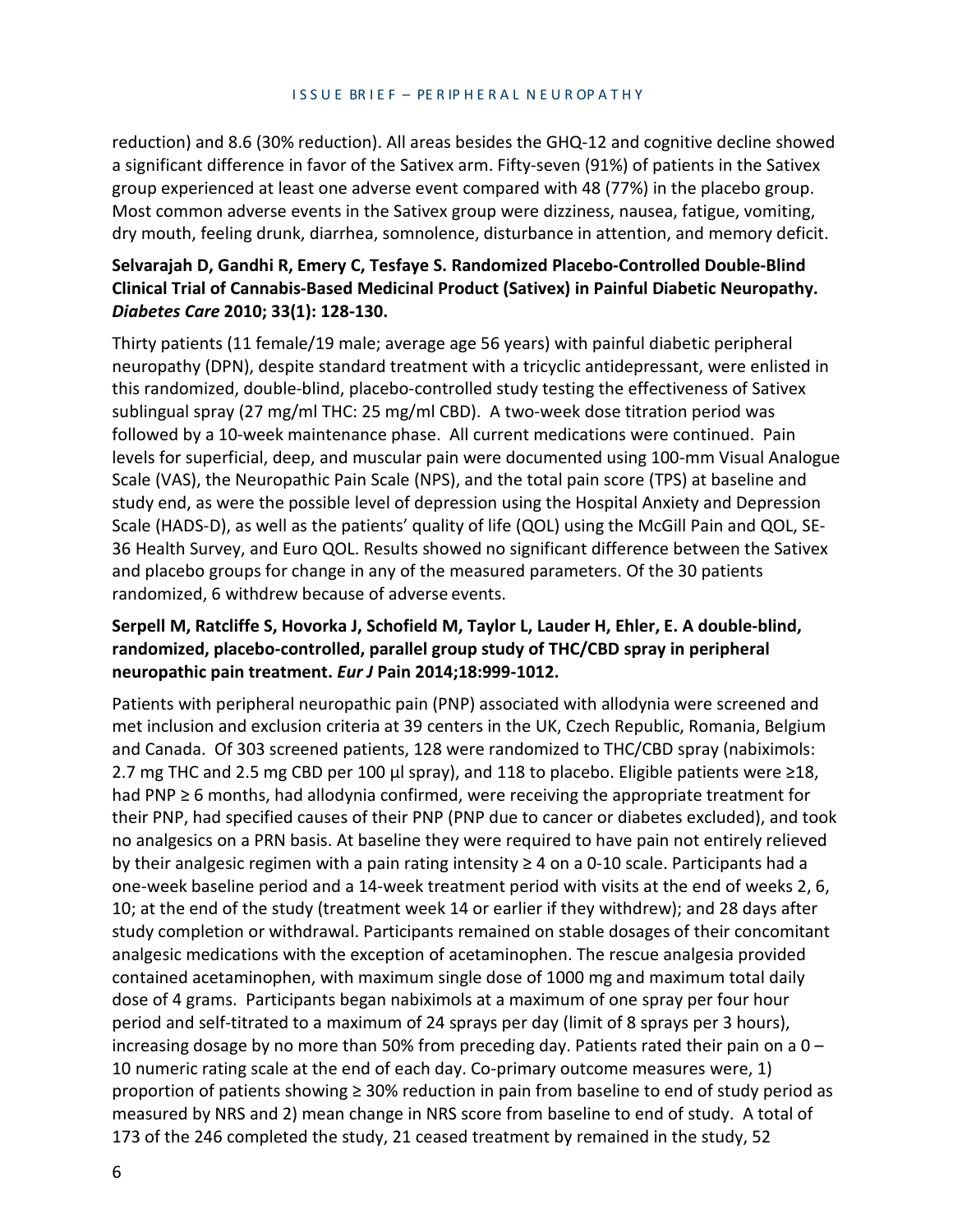withdrew, and six were excluded as they had no on-treatment efficacy data. A total of 34 patients (28%) receiving nabiximols were classified as responders at the 30% level compared with 19 patients (16%) on placebo, achieving a statistically significant odds ratio in favor of nabiximols treatment (OR = 1.97, 95% CI = 1.05-3.70; p=0.034) in the full intention to treat (ITT) cohort and in the subset of participants who completed the study with no protocol violations likely to affect outcome measures (per protocol (PP) group: OR = 2.7 CI = 1.12-4.57 p=0.021). The adjusted mean reduction in NRS score showed a treatment difference in favor of nabiximols, but the difference didn't meet statistical significance in either the ITT or the PP groups. A variety of secondary outcome measures were used, but only two showed statistically significant change, both in favor of nabiximols: sleep quality and Global Impression of Change (general assessment of health). Side effects were common in both nabiximols (85%) and placebo (70%) groups. Most common side effects in nabiximols group were dizziness, nausea, and fatigue. Ten nabiximols patients (8%) and six placebo patients (5%) experienced serious adverse events; none were deemed related to treatment. A total of 33 patients stopped receiving study medication due to adverse effects, 25 in the nabiximols group and 8 in the placebo group.

#### **Abrams DI, Jay CA, Shade SB, Vizoso H, Reda H, Press S, Kelly ME, Rowbotham MC, Peterson KL. Cannabis in painful HIV-associated sensory neuropathy: A randomized placebo-controlled trial.** *Neurology* **2007;68:515-521.**

This randomized, placebo-controlled trial included 55 patients with HIV infection and symptomatic HIV-associated sensory neuropathy with an average daily pain Visual Analog Score (VAS; 0-100) of 30 and were in stable health, with prior experience smoking cannabis (six or more lifetime exposures). Patients were given pre-rolled 3.56% cannabis and placebo cigarettes. The study included a pre-intervention phase to determine eligibility (7 days), a leadin phase for acclimatization (2 days), an inpatient treatment phase (5 days) and outpatient postintervention phase (7 days). Primary outcomes were daily pain VAS scores; secondary outcomes were ratings of chronic neuropathic pain VAS on days 1 and 5 of the intervention, long thermal stimulation (LTS) procedure to assess acute analgesia, and heat/capsaicin sensitization model to assess anti-hyperalgesic effects. A total of 50 patients (25 each in cannabis and placebo groups) completed the study; in the cannabis group, median daily pain reduction was 34% versus 17% in placebo (p=0.03); similarly, 52% of cannabis group patients reported a 30% or greater reduction in pain, compared to 24% of the placebo group (p=0.04). Cannabis smoking resulted in significant pain reduction after the first smoked cigarette (p<0.001); additionally, cannabis reduced experimentally-induced hyperalgesia but not pain related to heat stimulation. Reported side effects included anxiety, sedation, disorientation, paranoia, confusion, dizziness and nausea which were generally more common in the cannabis group. A non-significant reduction in mood disturbance was observed in the cannabis group when compared to placebo.

#### **Ellis RJ, Toperoff W, Vaida F, van den Brande G, Gonzales J, Gouaux B, Bentley H, Hampton Atkinson J. Smoked Medicinal Cannabis for Neuropathic Pain in HIV: A Randomized, Crossover Clinical Trial.** *Neuropsychopharmacology* **2009 Feb;34(3):672-680.**

This randomized crossover trial enrolled 34 subjects with HIV infection, neuropathic pain with at least two failed trials of analgesics and an average score of 5 or higher on the pain intensity scale of the Descriptor Differential Scale (DDS). The study included five phases over 7 weeks: a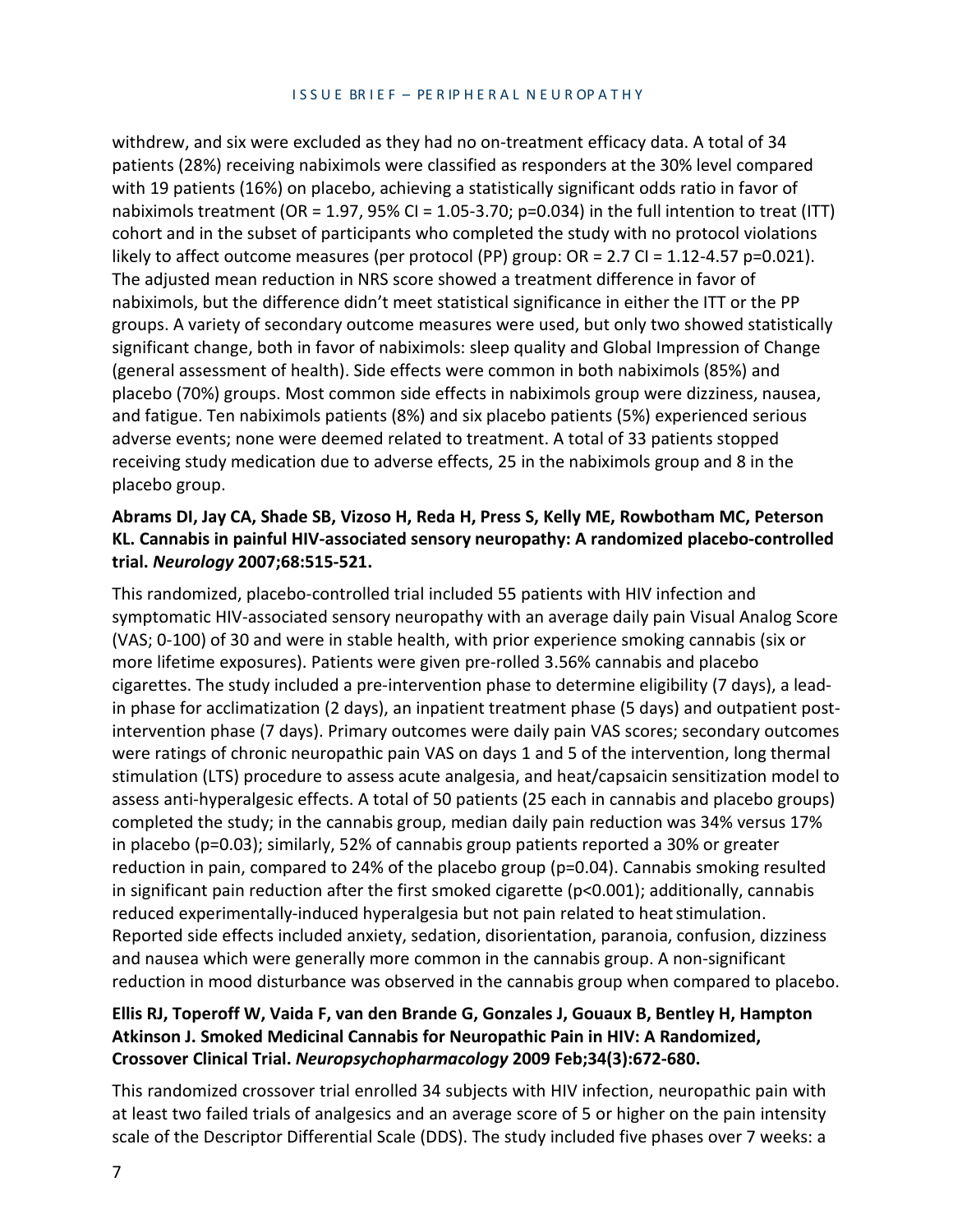wash-in phase for baseline measurements, five days of smoked active or placebo cannabis, two weeks of wash-out, five days of smoked active or placebo cannabis, and finally two weeks of wash-out. Baseline measurements included laboratory evaluations, Total Neuropathy Score (TNS), and behavioral and mental health evaluation. Participants were given placebo and cannabis (1% to 8% THC by weight) cigarettes. During treatment phases, patients smoked cannabis or placebo cigarettes under observation by a study nurse; over four sessions, patients started with 4% THC or placebo and adjusted downwards or upwards, depending on side effects or completeness of pain relief. The primary outcome measure was pain magnitude (assessed by DDS); secondary outcomes were Sickness Impact Profile (SIP) score, Profile of Mood States (POMS) score, Brief Symptom Inventory (BSI) score, UKU Side Effect Rating Scale score for physical and psychological symptoms and Highness/Sedation Scale as well as laboratory measures for safety assessment. A total of 28 enrolled patients completed the study. Cannabis treatment significantly reduced pain compared to placebo (median difference in pain reduction was 3.3 points on DDS, p=0.016). Intent-to-treat analysis found similarresults. Number needed to treat for 30% pain reduction was 3.5. No differences were observed between treatment and placebo groups in secondary outcomes. Two of the enrolled patients withdrew due to side effects (cannabis-induced psychosis in the first, intractable smokingrelated cough in the second). Side effects included concentration difficulty, fatigue, sleepiness or sedation, increased duration of sleep, dry mouth and thirst; these were more common during cannabis treatment.

#### **Wilsey B, Marcotte T, Deutsch R, Gouaux B, Sakai S, Donaghe H. Low-Dose Vaporized Cannabis Significantly Improves Neuropathic Pain.** *J Pain.* **2013; 14(2):136-148.**

This randomized, placebo-controlled, double-blind, crossover trial included 39 patients (28 male/11 female; average age 50 years) with various diagnoses resulting in neuropathic pain (majority had peripheral neuropathy). The cannabis used was standardized to result in two products: 3.53% and 1.29% THC, as well as a placebo. The process was similar to the above article by the same researchers; however, in this trial the patients were directed to inhale four puffs at 60 minutes, followed by 4-8 puffs after the third hour of testing and used vaporized rather than smoked cannabis. They used the Foltin Puff Procedure to standardize the dosing of the vaporized cannabis. Each patient was monitored for changes in vital signs during testing.

Like their previous trial, outcomes measured were spontaneous pain relief (on a 0-100 scale, average baseline was 58), degree of pain relief (Patient Global Impression of Change), pain unpleasantness, as well as neuropathic pain (Neuropathic Pain Scale), test of allodynia, and heat pain sensitivity. Neurocognitive effects on attention, concentration, learning and memory, as well as fine motor speed (WAIS-III, HVLT, Grooved Pegboard Test and word recall tests).

Results of the pain measurements were statistically significant when both doses of THC were compared to placebo, although there was no difference between the active doses. Allodynia generally decreased, however heat sensitivity did not. Cognitive impairment was seen in both test groups. No patients withdrew due to drug and no serious adverse effects were reported; the most common side effects were mild sedation, confusion, hunger and nausea.

#### **Frank B, Serpell MG, Hughes J, Matthews JNS, Kapur D. Comparison of analgesic effects and patient tolerability of nabilone and dihydrocodeine for chronic neuropathic pain:**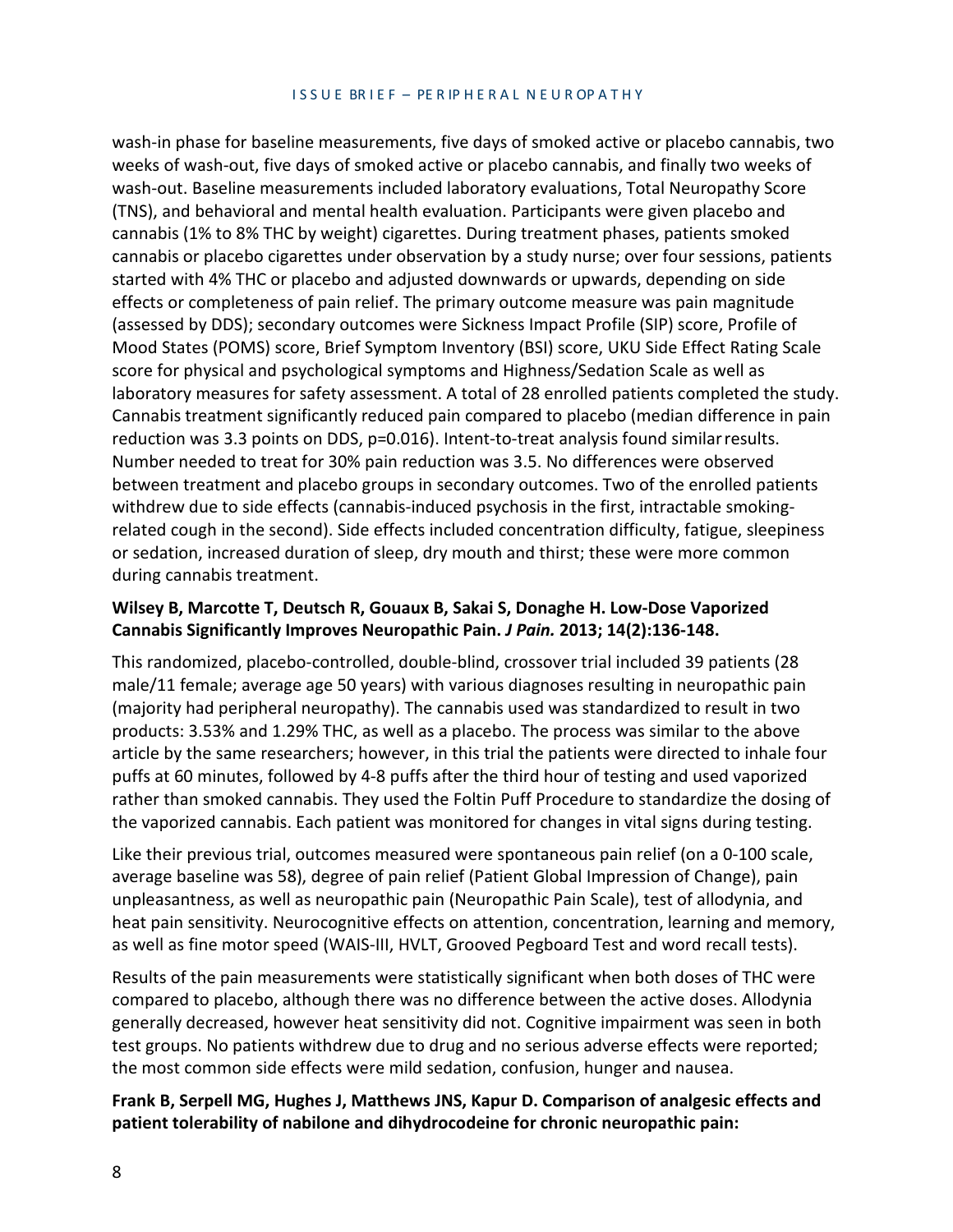#### **randomised, crossover, double blind study. British Medical Journal 2008 Jan 26;336(7637):199-201.**

This randomized, double-blind crossover trial enrolled 96 patients aged 24-84 years with chronic neuropathic pain who met diagnostic criteria of sensory abnormality, allodynia, burning pain, lancinating pain and sympathetic dysfunction and had a mean pain score of at least 40 on a 0-100 VAS. Stable medication regimes, other than dihydrocodeine, were continued during the study. The study included a 6-week escalating treatment period starting with 30 mg hydrocodeine or 250 µg nabilone, with a maximum of 240 mg dihydrocodeine or 2 mg nabilone. There was a two-week washout period between treatment phases. Patients were evaluated at two-week intervals during the study and asked to fill out daily pain scores, as well as amount of sleep, sleep interruptions and amount of study drug taken. The primary outcome was mean pain VAS score during the last two weeks of treatment; secondary outcomes were mood changes, quality of life, sleep and psychometric function. A total of 73 patients had data for the available case analysis and 64 supplied adequate data and complied with the protocol and could be included in the per protocol analysis. The mean baseline pain VAS score was 69.6 mm; the mean score for the last two weeks of treatment was 6.0 mm longer for nabilone treatment compared to dihydrocodeine in the available case analysis; for the per protocol analysis, mean score for nabilone was 5.6 mm longer than dihydrocodeine. Comparison of quality life scores showed that nabilone treatment resulted in better physical domain scores but also higher bodily pain scores. Nabilone generally produced more side effects than dihydrocodeine, though no adverse events were observed.

#### **Wilsey, Marcotte T, Tsodikov A, Millman J, Bentley H, Gouaux B, Fishman S. A Randomized, Placebo-Controlled, Crossover Trial of Cannabis Cigarettes in Neuropathic Pain.** *J Pain.* **2008; 9(6): 506-521.**

A randomized, placebo-controlled, double-blind, crossover trial using cannabis (7% and 3.5% THC) and placebo cigarettes provided by the University of Mississippi and the National Institute on Drug Abuse. Thirty-eight patients (20 male/18 female; average age 46 years) with varying diagnoses were brought to clinic for administration for three six-hour sessions and dosed using a standard cued-puff procedure under supervision with a total of nine puffs each session. The approximate level of THC consumed at each session was 19 mg (3.5% THC) and 34 mg (7% THC). During the session, hourly evaluations and assessments were carried out and continued for two hours post session. All medications including those for pain were continued.

Outcomes measured were spontaneous pain relief (on a 0-100 scale, average baseline was 55), degree of pain relief (Patient Global Impression of Change), pain unpleasantness, as well as neuropathic pain (Neuropathic Pain Scale), test of allodynia, and heat pain sensitivity. Neurocognitive effects on attention, concentration, learning and memory, as well as fine motor speed (WAIS-III, HVLT, Grooved Pegboard Test and word recall tests). A significant difference was seen in all pain variables (except allodynia and heat sensitivity) when both 3.5% and 7% THC was compared to placebo. Differences were also seen in the cognitive tests were the THC products resulted in greater cognitive decline than did placebo – 7% THC showed impairment in attention, memory and learning; the 3.5% group only declined in learning and memory and to a lesser extent when compared to the 7% test groups.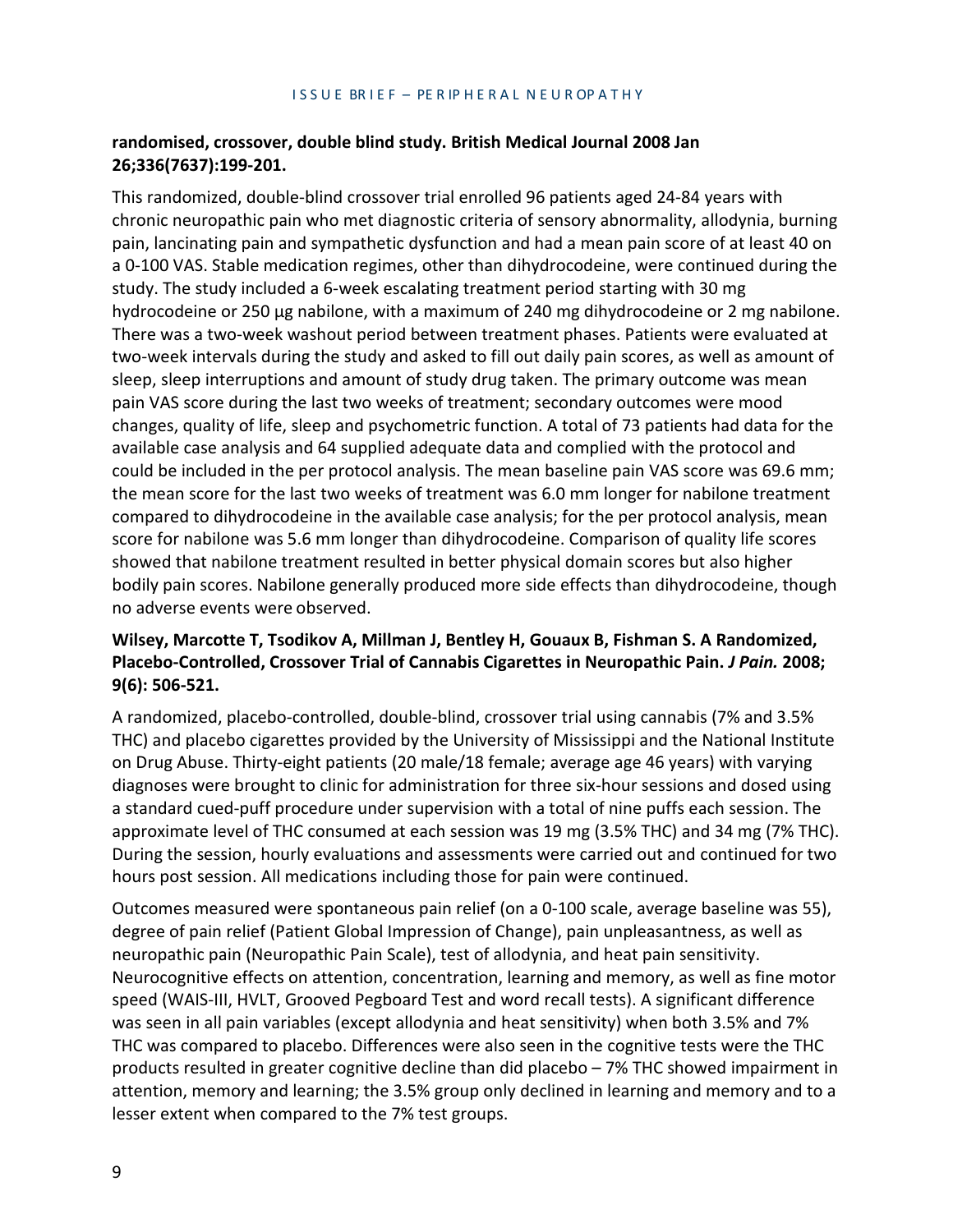#### **Attal N, Brasseur L, Guirimand D, Clermond-Gnamien S, Atlami S, Bouhassira D. Are oral cannabinoids safe and effective in refractory neuropathic pain?** *European Journal of Pain*  **2004;173-177.**

This clinical study included seven patients with periphera (n=3) or central neuropathic pain with a mean Visual Analog Score (1-100) of over 40 at baseline that is refractory to at least three pharmacological classes. Current analgesic medications were continued through the study. Eight cannabis-naïve patients (4 male, 4 female) were given Dronabinol (2.5 mg THC) and started at two daily doses, with upward titration in steps of 5 mg every week if tolerated, up to 25 mg/day. If side effects occurred, the dosage was adjusted downward in steps of 2.5 mg. Patients reported daily pain VAS scores starting from one week prior to treatment, until four months after treatment initiation. The McGill Pain Questionnaire (MPQ) was used to assess sensory and affective pain dimensions. Other measurements were number of painful attacks over the previous 24 hour period, mechanical allodynia intensity as measured on a VAS, the Brief Pain Inventory (BPI), the Hospital Anxiety and Depression (HAD) scale and the Nottingham Health Profile.

Seven patients reported side effects, including somnolence, fatigue, hypotonia, blurred vision and attention/memory disorders; five patients dropped out of the study between weeks 6 and 8 due to side effects. Mean achieved dosage was 16.6 mg THC/day. No significant improvement in weekly pain VAS scores, ongoing pain and paresthesias, induced allodynia, BPI, HAD, Nottingham health profile or the sensory or affective subscores of the MPQ. A non-significant decrease in number of painful attacks after one month of treatment was observed, but this effect disappeared after two months. One patient experienced a significant decrease in the intensity of spontaneous pain and paresthesias but dropped out of the study due to side effects.

### **Observational Studies**

No observational studies were found that focused on symptoms of peripheral neuropathy (numbness, weakness) other than pain.

### **National Medical Organization Recommendations**

In the National Academy of Sciences 2017 report, *The Health Effects of Cannabis and Cannabinoids*, there is no discussion or conclusion statement regarding evidence of therapeutic benefit of cannabis or cannabinoids for peripheral neuropathy. In its discussion of chronic pain, the report acknowledges neuropathy was the most frequent cause of chronic pain among the trials included in Whiting's *New JAMA* review (Whiting 2015) and it includes this conclusion: "There is substantial evidence that cannabis is an effective treatment for chronic pain in adults." (Conclusion 4-1).

### **References**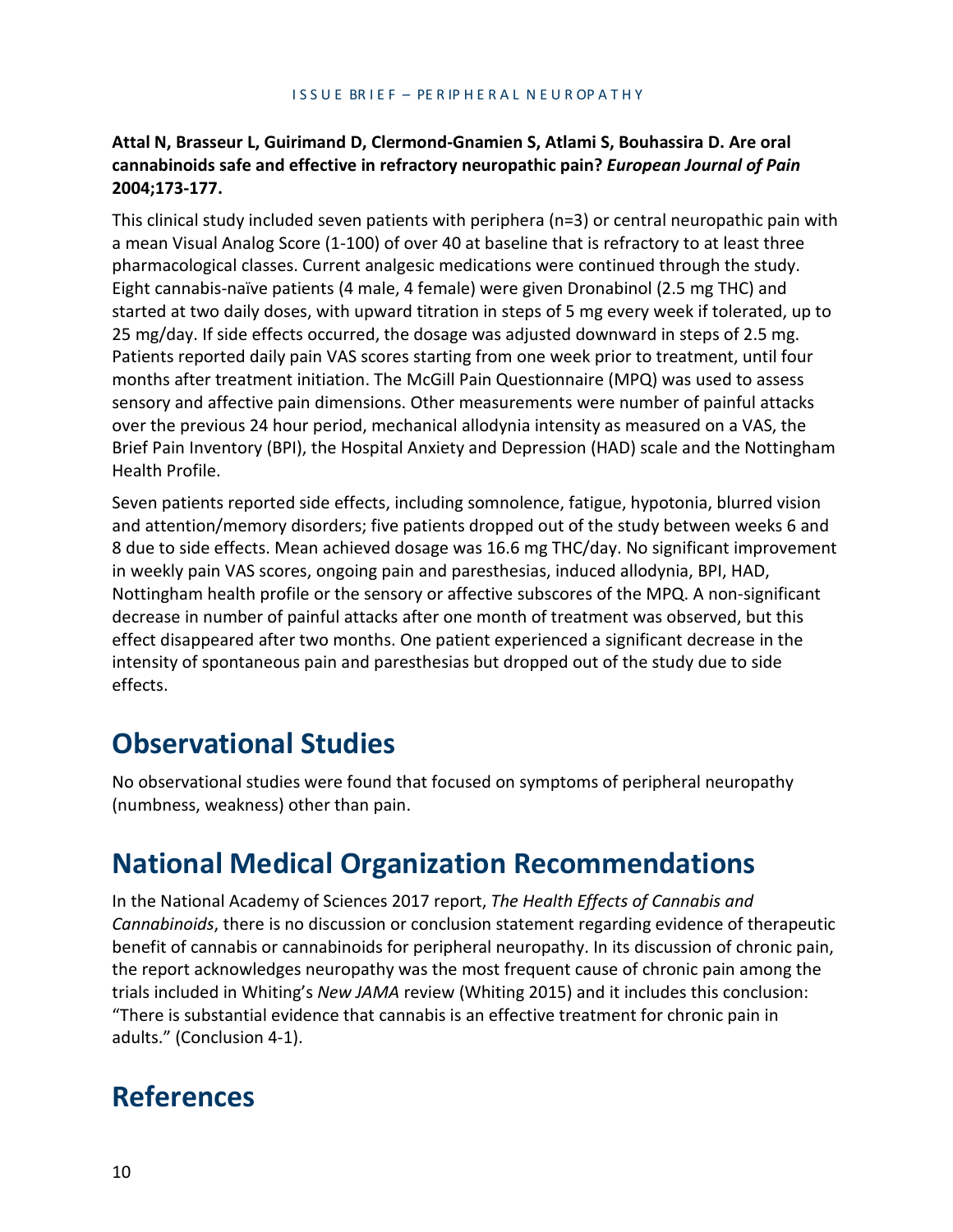Attal N, Brasseur L, Guirimand D, Clermond-Gnamien S, Atlami S, Bouhassira D. Are oral cannabinoids safe and effective in refractory neuropathic pain? *European Journal of Pain*  2004;173-177.

Abrams DI, Jay CA, Shade SB, Vizoso H, Reda H, Press S, Kelly ME, Rowbotham MC, Peterson KL. Cannabis in painful HIV-associated sensory neuropathy: A randomized placebo-controlled trial. *Neurology* 2007;68:515-521.

Ellis RJ, Toperoff W, Vaida F, van den Brande G, Gonzales J, Gouaux B, Bentley H, Hampton Atkinson J. Smoked Medicinal Cannabis for Neuropathic Pain in HIV: A Randomized, Crossover Clinical Trial. *Neuropsychopharmacology* 2009 Feb;34(3):672-680.

Frank B, Serpell MG, Hughes J, Matthews JNS, Kapur D. Comparison of analgesic effects and patient tolerability of nabilone and dihydrocodeine for chronic neuropathic pain: randomised, crossover, double blind study. British Medical Journal 2008 Jan 26;336(7637):199-201.

Hanewinckel R, Ikram MA, Van Doorn PA. Peripheral neuropathies. *Handb Clin Neurol* 2016;138:263-282.

King KM, Myers AM, Soroka-Monzo AJ, Tuma RF et al. Single and combined effects of Δ9 tetrahydrocannabinol and cannabidiol in a mouse model of chemotherapy-induced neuropathic pain. *Br J Pharmacol* 2017;174:2832-2841.

National Academy of Sciences, engineering, and Medicine. 2017. *The health effects of cannabis and cannabinoids: The current state of evidence and recommendations for research.* Washington DC. The National Academies Press. doi: 10.17226/24625.

NIH [Peripehral Neuropathy Fact Sheet.](https://www.ninds.nih.gov/Disorders/Patient-Caregiver-Education/Fact-Sheets/Peripheral-Neuropathy-Fact-Sheet) Produced by the National Institute of Neurological Disorders and Stroke and published at https:/[/www.ninds.nih.gov/Disorders/Patient-Caregiver-](http://www.ninds.nih.gov/Disorders/Patient-Caregiver-)Education/Fact-Sheets/Peripheral-Neuropathy-Fact-Sheet. Accessed September 19, 2017.

Nurmikko T, Serpell MG, Hoggart B, Toomey PJ, Morton BJ, Haines D. Sativex successfully treats neuropathic pain characterized by allodynia: A randomized, double-blind, placebo-controlled clinical trial. *Pain* 2007; 133(1-3): 210-220.

Rahn EJ and Hohmann AG. Cannabinoids as pharmacoptherapies for neuropathic pain: from the bench to the bedside. Neurotherapeutics 2009;6:713-737.

Selvarajah D, Gandhi R, Emery C, Tesfaye S. Randomized Placebo-Controlled Double-Blind Clinical Trial of Cannabis-Based Medicinal Product (Sativex) in Painful Diabetic Neuropathy. *Diabetes Care* 2010; 33(1): 128-130.

Serpell M, Ratcliffe S, Hovorka J, Schofield M, Taylor L, Lauder H, Ehler, E. A double-blind, randomized, placebo-controlled, parallel group study of THC/CBD spray in peripheral neuropathic pain treatment. *Eur J* Pain 2014;18:999-1012.

Watson JC, Dyck JB. Peripheral neuropathy: A practical approach to9 diagnosis and symptom management. *Mayo Clin Proc* 2015;90:940-951.

Whiting PF, Wolff RF, Deshpande S, Di Nisio M, et al. Cannabis for medical use: A systematic review and meta-analysis. *JAMA* 2015;313:2456-2473.